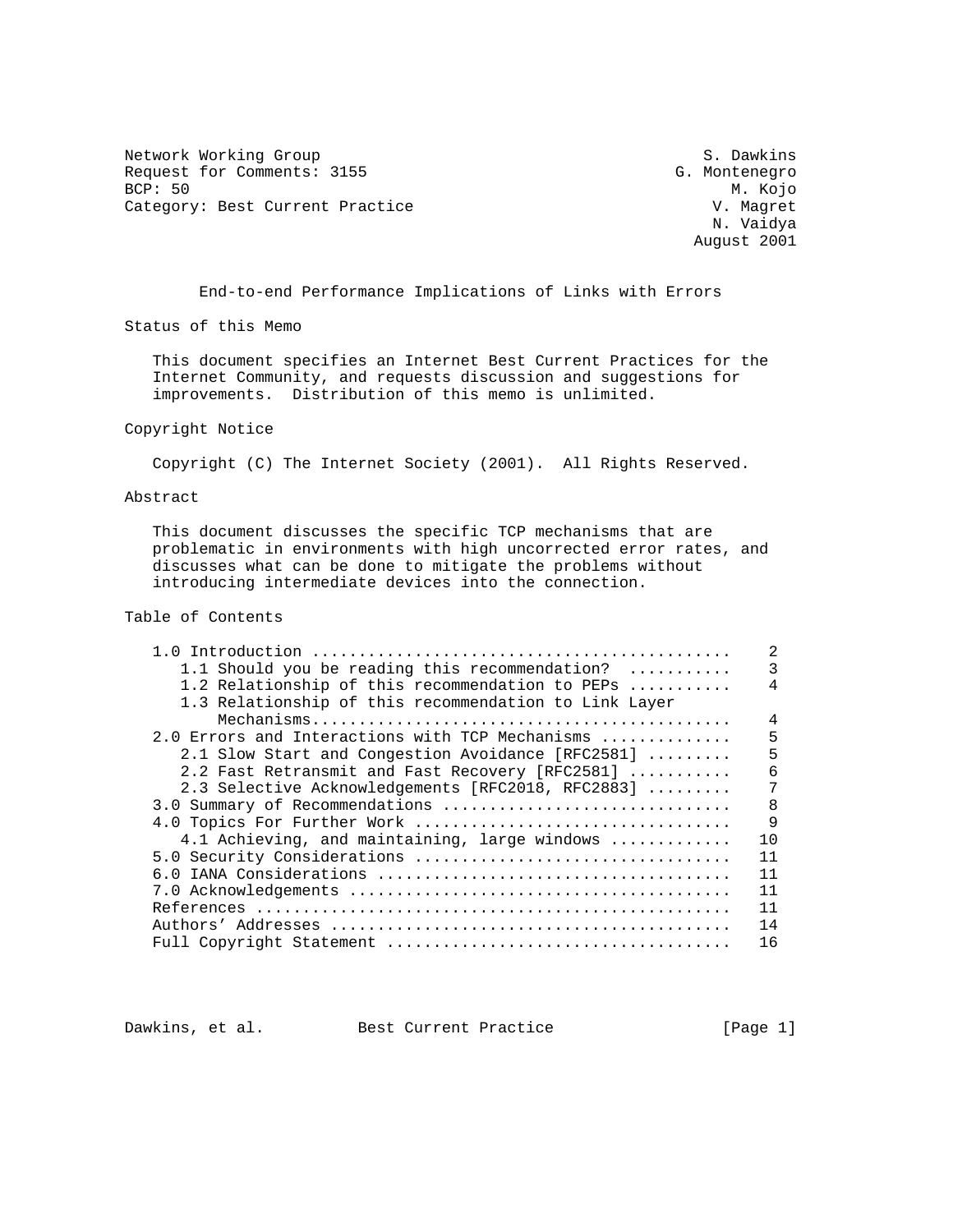### 1.0 Introduction

 The rapidly-growing Internet is being accessed by an increasingly wide range of devices over an increasingly wide variety of links. At least some of these links do not provide the degree of reliability that hosts expect, and this expansion into unreliable links causes some Internet protocols, especially TCP [RFC793], to perform poorly.

 Specifically, TCP congestion control [RFC2581], while appropriate for connections that lose traffic primarily because of congestion and buffer exhaustion, interacts badly with uncorrected errors when TCP connections traverse links with high uncorrected error rates. The result is that sending TCPs may spend an excessive amount of time waiting for acknowledgement that do not arrive, and then, although these losses are not due to congestion-related buffer exhaustion, the sending TCP transmits at substantially reduced traffic levels as it probes the network to determine "safe" traffic levels.

 This document does not address issues with other transport protocols, for example, UDP.

 Congestion avoidance in the Internet is based on an assumption that most packet losses are due to congestion. TCP's congestion avoidance strategy treats the absence of acknowledgement as a congestion signal. This has worked well since it was introduced in 1988 [VJ- DCAC], because most links and subnets have relatively low error rates in normal operation, and congestion is the primary cause of loss in these environments. However, links and subnets that do not enjoy low uncorrected error rates are becoming more prevalent in parts of the Internet. In particular, these include terrestrial and satellite wireless links. Users relying on traffic traversing these links may see poor performance because their TCP connections are spending excessive time in congestion avoidance and/or slow start procedures triggered by packet losses due to transmission errors.

 The recommendations in this document aim at improving utilization of available path capacity over such high error-rate links in ways that do not threaten the stability of the Internet.

 Applications use TCP in very different ways, and these have interactions with TCP's behavior [RFC2861]. Nevertheless, it is possible to make some basic assumptions about TCP flows. Accordingly, the mechanisms discussed here are applicable to all uses of TCP, albeit in varying degrees according to different scenarios (as noted where appropriate).

Dawkins, et al. Best Current Practice [Page 2]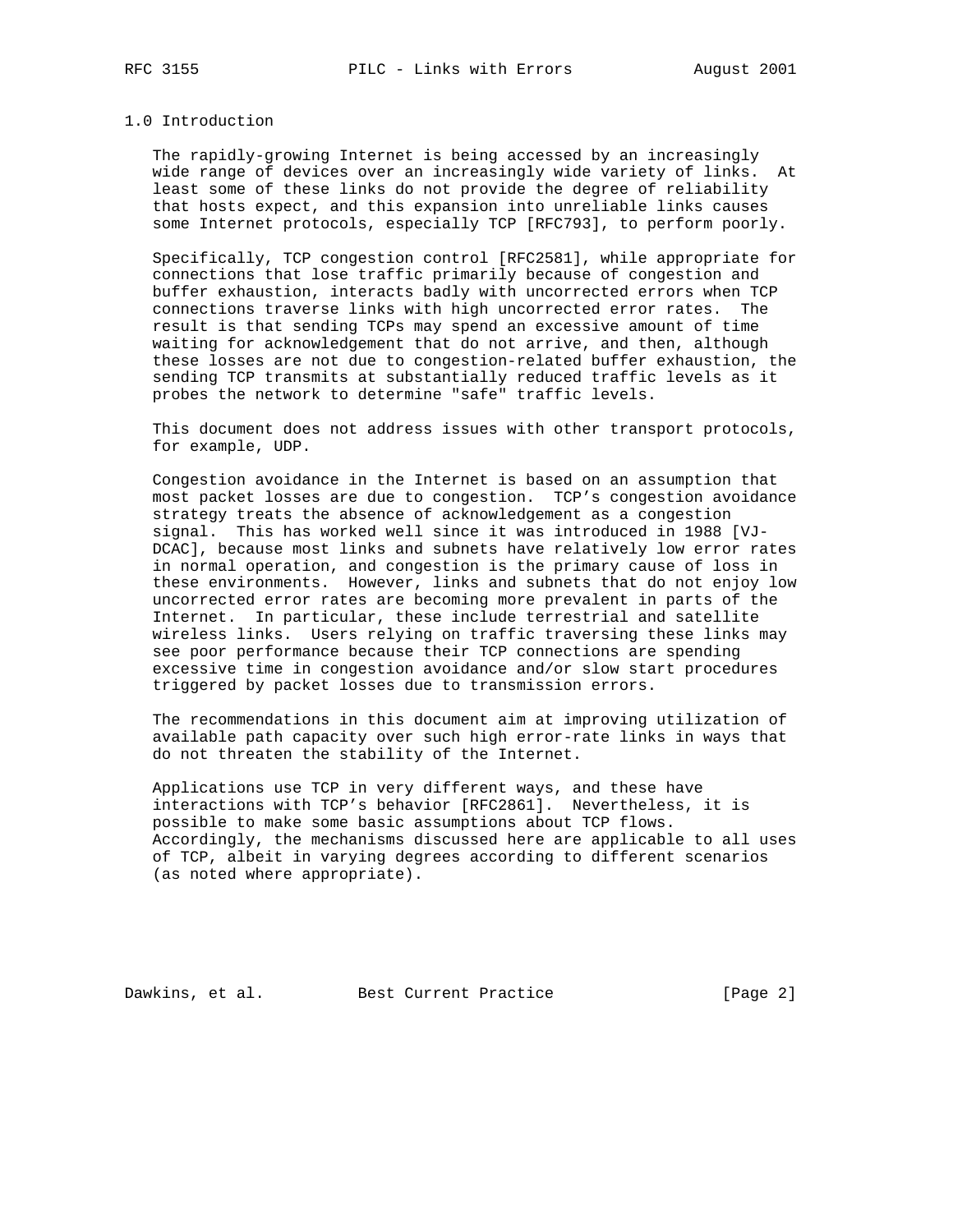This recommendation is based on the explicit assumption that major changes to the entire installed base of routers and hosts are not a practical possibility. This constrains any changes to hosts that are directly affected by errored links.

1.1 Should you be reading this recommendation?

 All known subnetwork technologies provide an "imperfect" subnetwork service - the bit error rate is non-zero. But there's no obvious way for end stations to tell the difference between packets discarded due to congestion and losses due to transmission errors.

 If a directly-attached subnetwork is reporting transmission errors to a host, these reports matter, but we can't rely on explicit transmission error reports to both hosts.

 Another way of deciding if a subnetwork should be considered to have a "high error rate" is by appealing to mathematics.

 An approximate formula for the TCP Reno response function is given in [PFTK98]:

s and the state of the state of the state of the state of the state of the state of the state of the state of the state of the state of the state of the state of the state of the state of the state of the state of the stat T = --------------------------------------------------  $RTT*sqrt(2p/3) + LRTO*(3*sqrt(3p/8))*p*(1 + 32p**2)$ 

where

 T = the sending rate in bytes per second s = the packet size in bytes RTT = round-trip time in seconds tRTO = TCP retransmit timeout value in seconds p = steady-state packet loss rate

 If one plugs in an observed packet loss rate, does the math and then sees predicted bandwidth utilization that is greater than the link speed, the connection will not benefit from recommendations in this document, because the level of packet losses being encountered won't affect the ability of TCP to utilize the link. If, however, the predicted bandwidth is less than the link speed, packet losses are affecting the ability of TCP to utilize the link.

 If further investigation reveals a subnetwork with significant transmission error rates, the recommendations in this document will improve the ability of TCP to utilize the link.

Dawkins, et al. Best Current Practice [Page 3]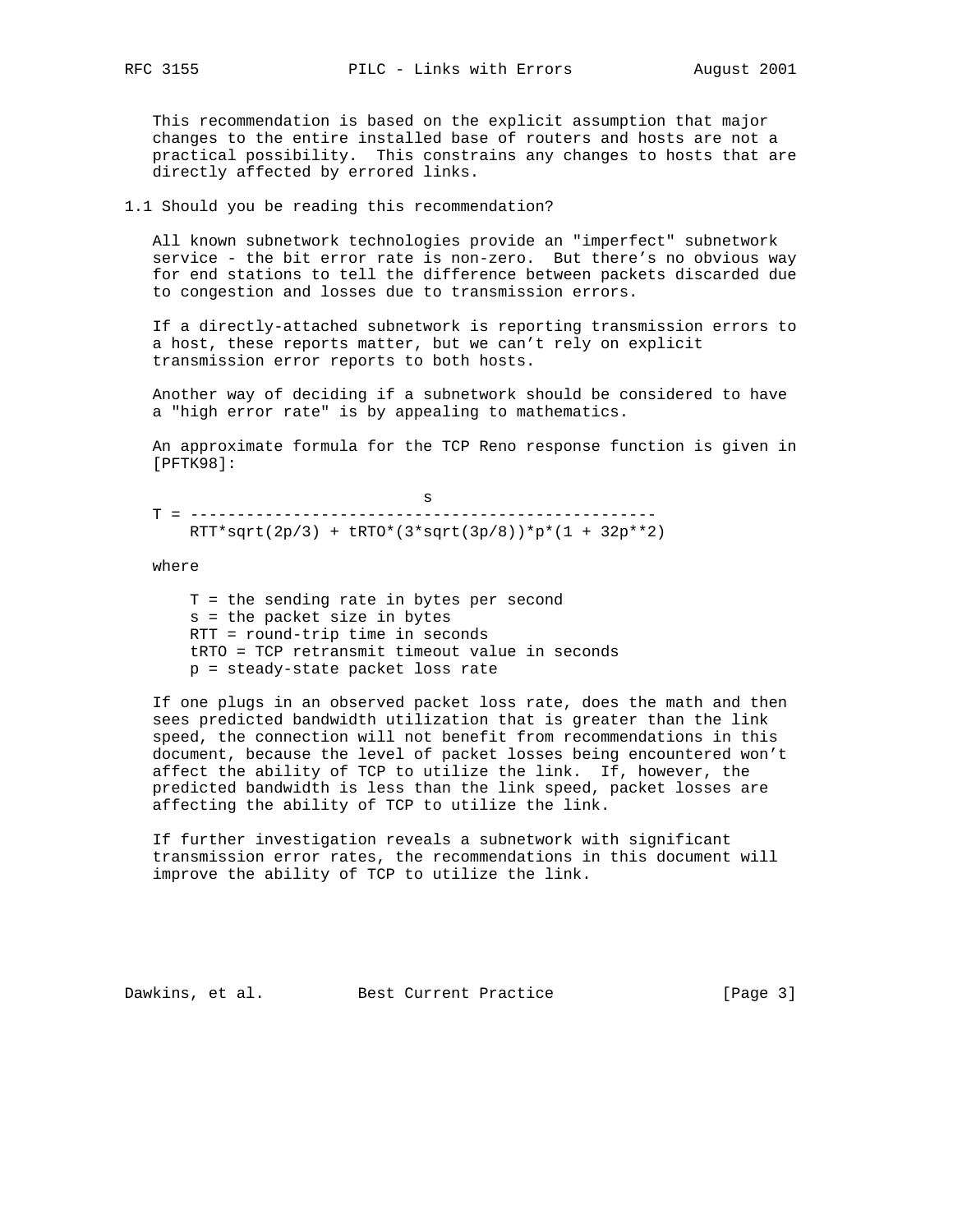A few caveats are in order, when doing this calculation:

- (1) the RTT is the end-to-end RTT, not the link RTT.
- (2) Max(1.0, 4\*RTT) can be substituted as a simplification for tRTO.<br>(3) losse
- losses may be bursty a loss rate measured over an interval that includes multiple bursty loss events may understate the impact of these loss events on the sending rate.

1.2 Relationship of this recommendation to PEPs

 This document discusses end-to-end mechanisms that do not require TCP-level awareness by intermediate nodes. This places severe limitations on what the end nodes can know about the nature of losses that are occurring between the end nodes. Attempts to apply heuristics to distinguish between congestion and transmission error have not been successful [BV97, BV98, BV98a]. This restriction is relaxed in an informational document on Performance Enhancing Proxies (PEPs) [RFC3135]. Because PEPs can be placed on boundaries where network characteristics change dramatically, PEPs have an additional opportunity to improve performance over links with uncorrected errors.

 However, generalized use of PEPs contravenes the end-to-end principle and is highly undesirable given their deleterious implications, which include the following: lack of fate sharing (a PEP adds a third point of failure besides the endpoints themselves), end-to-end reliability and diagnostics, preventing end-to-end security (particularly network layer security such as IPsec), mobility (handoffs are much more complex because state must be transferred), asymmetric routing (PEPs typically require being on both the forward and reverse paths of a connection), scalability (PEPs add more state to maintain), QoS transparency and guarantees.

 Not every type of PEP has all the drawbacks listed above. Nevertheless, the use of PEPs may have very serious consequences which must be weighed carefully.

1.3 Relationship of this recommendation to Link Layer Mechanisms

 This recommendation is for use with TCP over subnetwork technologies (link layers) that have already been deployed. Subnetworks that are intended to carry Internet protocols, but have not been completely specified are the subject of a best common practices (BCP) document which has been developed or is under development by the Performance

Dawkins, et al. Best Current Practice [Page 4]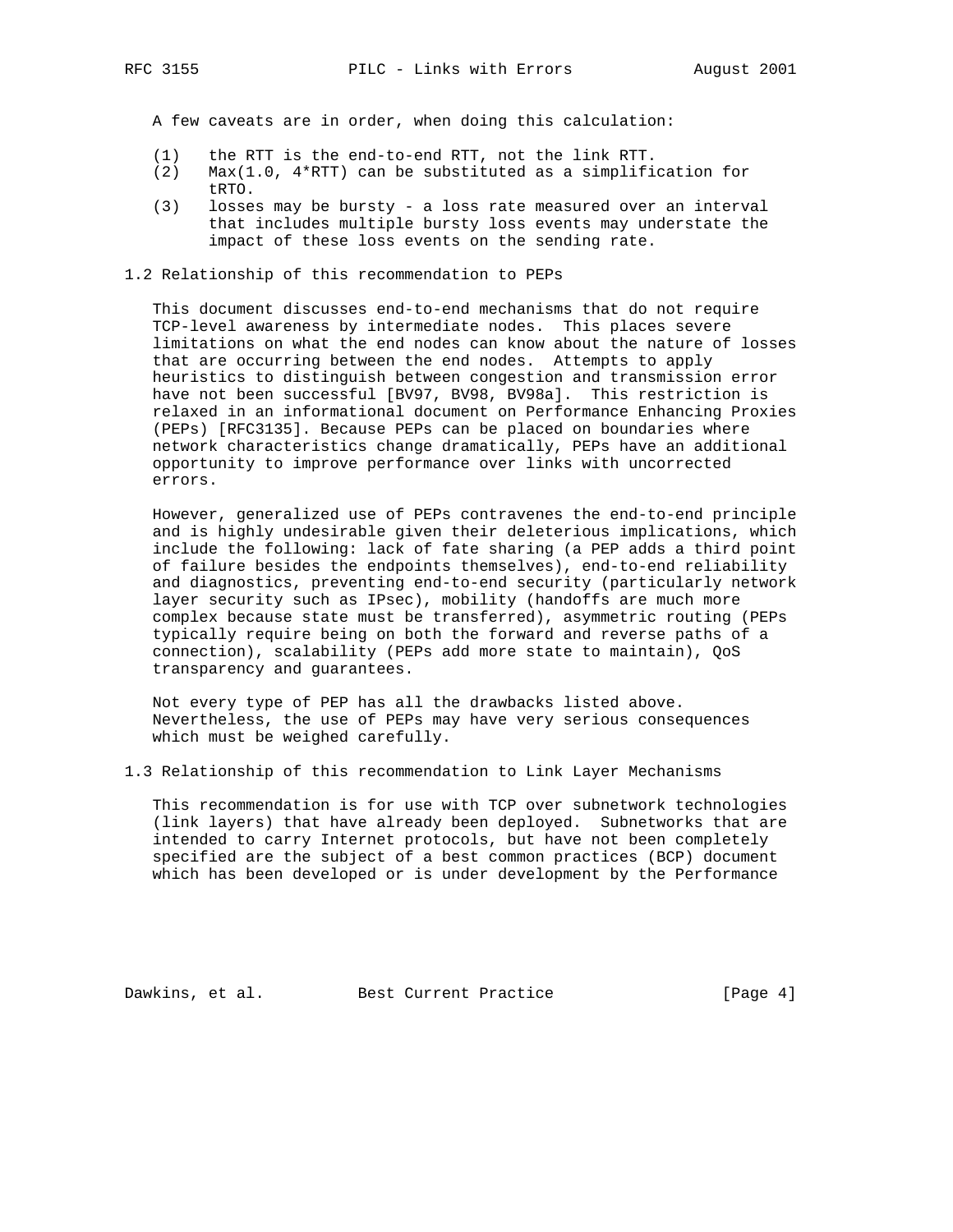Implications of Link Characteristics WG (PILC) [PILC-WEB]. This last document is aimed at designers who still have the opportunity to reduce the number of uncorrected errors TCP will encounter.

2.0 Errors and Interactions with TCP Mechanisms

 A TCP sender adapts its use of network path capacity based on feedback from the TCP receiver. As TCP is not able to distinguish between losses due to congestion and losses due to uncorrected errors, it is not able to accurately determine available path capacity in the presence of significant uncorrected errors.

2.1 Slow Start and Congestion Avoidance [RFC2581]

 Slow Start and Congestion Avoidance [RFC2581] are essential to the current stability of the Internet. These mechanisms were designed to accommodate networks that do not provide explicit congestion notification. Although experimental mechanisms such as [RFC2481] are moving in the direction of explicit congestion notification, the effect of ECN on ECN-aware TCPs is essentially the same as the effect of implicit congestion notification through congestion-related loss, except that ECN provides this notification before packets are lost, and must then be retransmitted.

 TCP connections experiencing high error rates on their paths interact badly with Slow Start and with Congestion Avoidance, because high error rates make the interpretation of losses ambiguous - the sender cannot know whether detected losses are due to congestion or to data corruption. TCP makes the "safe" choice and assumes that the losses are due to congestion.

- Whenever sending TCPs receive three out-of-order acknowledgement, they assume the network is mildly congested and invoke fast retransmit/fast recovery (described below).
- Whenever TCP's retransmission timer expires, the sender assumes that the network is congested and invokes slow start.
- Less-reliable link layers often use small link MTUs. This slows the rate of increase in the sender's window size during slow start, because the sender's window is increased in units of segments. Small link MTUs alone don't improve reliability. Path MTU discovery [RFC1191] must also be used to prevent fragmentation. Path MTU discovery allows the most rapid opening of the sender's window size during slow start, but a number of round trips may still be required to open the window completely.

Dawkins, et al. Best Current Practice [Page 5]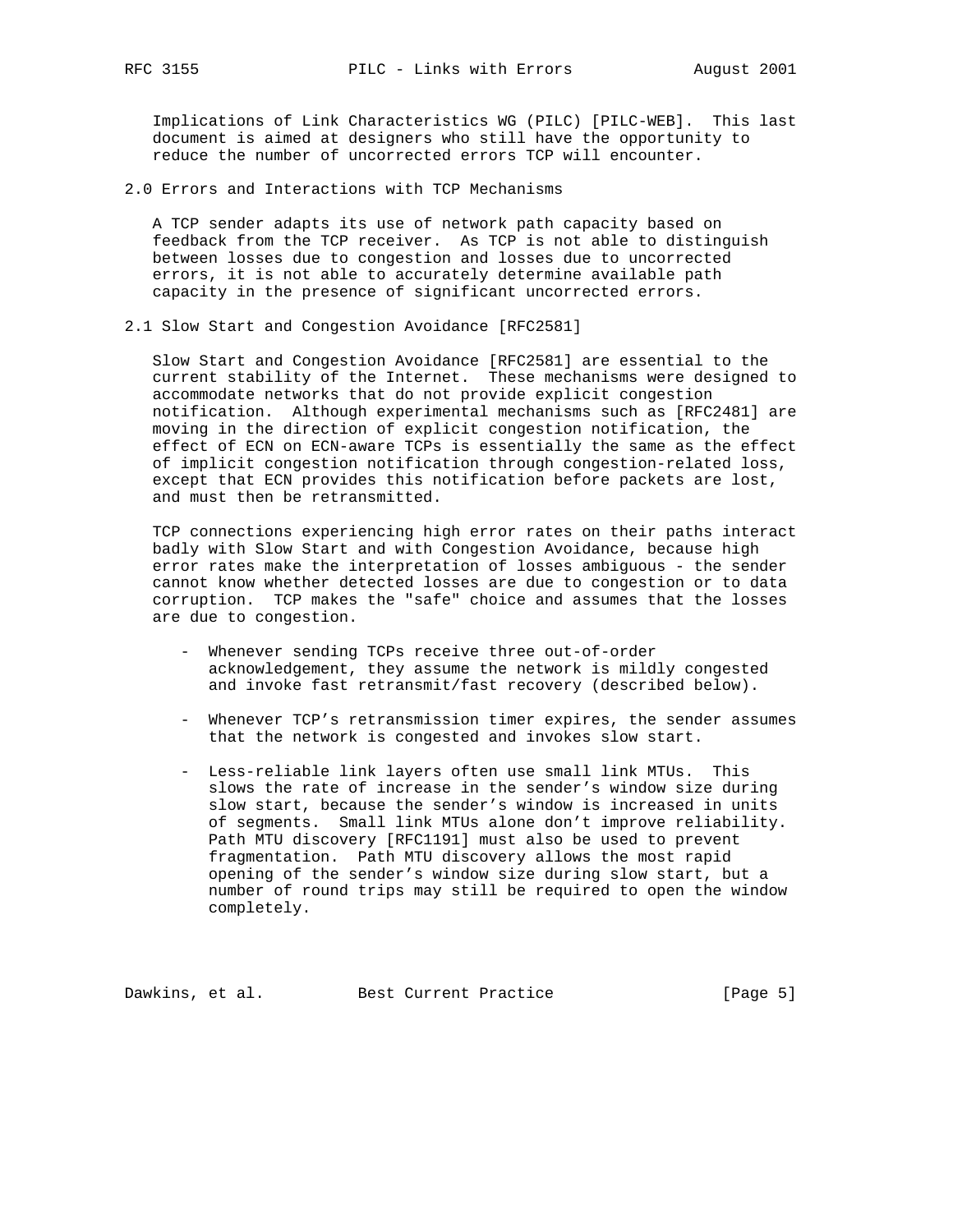Recommendation: Any standards-conformant TCP will implement Slow Start and Congestion Avoidance, which are MUSTs in STD 3 [RFC1122]. Recommendations in this document will not interfere with these mechanisms.

# 2.2 Fast Retransmit and Fast Recovery [RFC2581]

 TCP provides reliable delivery of data as a byte-stream to an application, so that when a segment is lost (whether due to either congestion or transmission loss), the receiver TCP implementation must wait to deliver data to the receiving application until the missing data is received. The receiver TCP implementation detects missing segments by segments arriving with out-of-order sequence numbers.

 TCPs should immediately send an acknowledgement when data is received out-of-order [RFC2581], providing the next expected sequence number with no delay, so that the sender can retransmit the required data as quickly as possible and the receiver can resume delivery of data to the receiving application. When an acknowledgement carries the same expected sequence number as an acknowledgement that has already been sent for the last in-order segment received, these acknowledgement are called "duplicate ACKs".

 Because IP networks are allowed to reorder packets, the receiver may send duplicate acknowledgments for segments that arrive out of order due to routing changes, link-level retransmission, etc. When a TCP sender receives three duplicate ACKs, fast retransmit [RFC2581] allows it to infer that a segment was lost. The sender retransmits what it considers to be this lost segment without waiting for the full retransmission timeout, thus saving time.

 After a fast retransmit, a sender halves its congestion window and invokes the fast recovery [RFC2581] algorithm, whereby it invokes congestion avoidance from a halved congestion window, but does not invoke slow start from a one-segment congestion window as it would do after a retransmission timeout. As the sender is still receiving dupacks, it knows the receiver is receiving packets sent, so the full reduction after a timeout when no communication has been received is not called for. This relatively safe optimization also saves time.

 It is important to be realistic about the maximum throughput that TCP can have over a connection that traverses a high error-rate link. In general, TCP will increase its congestion window beyond the delay bandwidth product. TCP's congestion avoidance strategy is additive increase, multiplicative-decrease, which means that if additional errors are encountered before the congestion window recovers completely from a 50-percent reduction, the effect can be a "downward

Dawkins, et al. Best Current Practice [Page 6]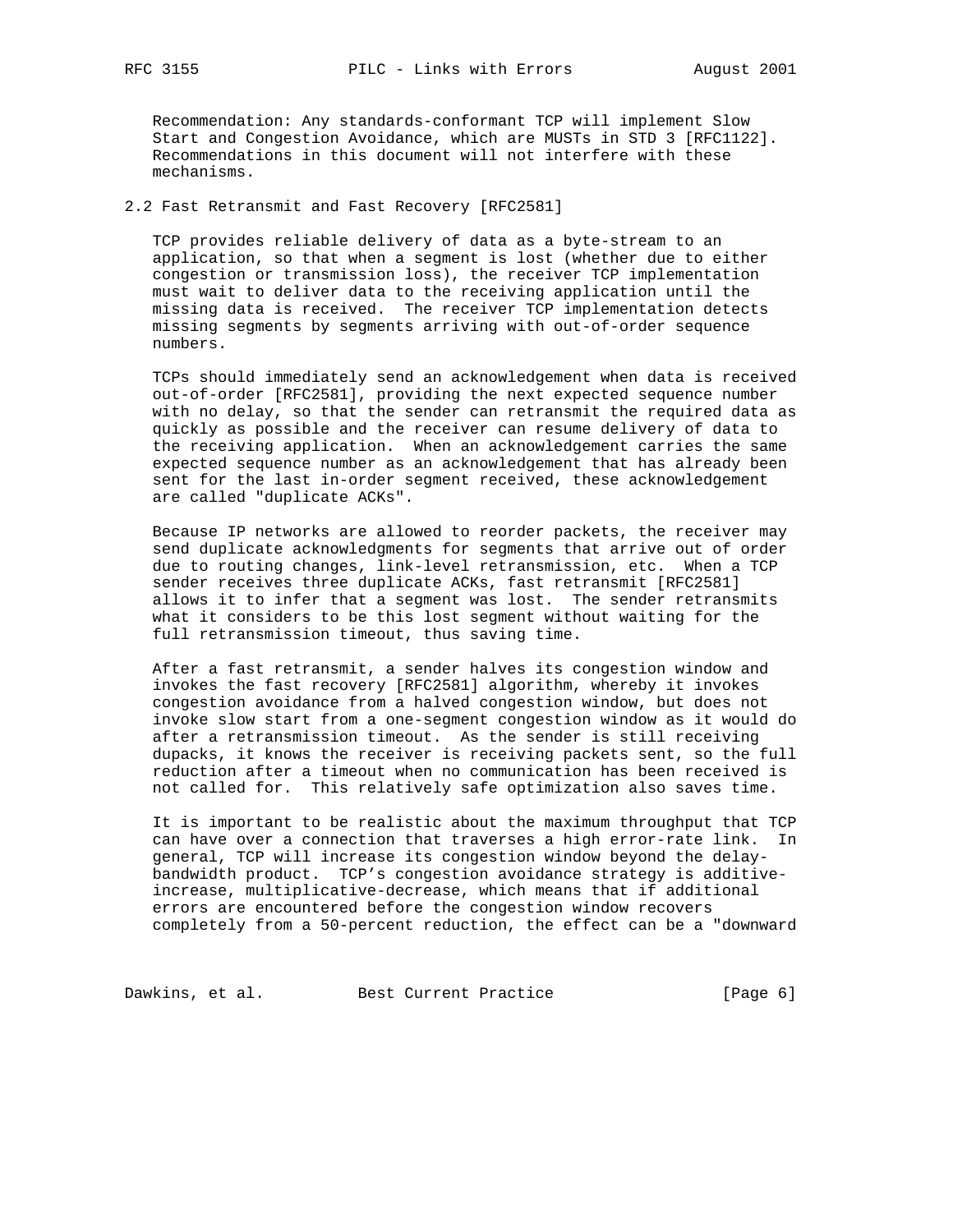spiral" of the congestion window due to additional 50-percent reductions. Even using Fast Retransmit/Fast Recovery, the sender will halve the congestion window each time a window contains one or more segments that are lost, and will re-open the window by one additional segment for each congestion window's worth of acknowledgement received.

 If a connection's path traverses a link that loses one or more segments during this recovery period, the one-half reduction takes place again, this time on a reduced congestion window - and this downward spiral will continue to hold the congestion window below path capacity until the connection is able to recover completely by additive increase without experiencing loss.

 Of course, no downward spiral occurs if the error rate is constantly high and the congestion window always remains small; the multiplicative-increase "slow start" will be exited early, and the congestion window remains low for the duration of the TCP connection. In links with high error rates, the TCP window may remain rather small for long periods of time.

 Not all causes of small windows are related to errors. For example, HTTP/1.0 commonly closes TCP connections to indicate boundaries between requested resources. This means that these applications are constantly closing "trained" TCP connections and opening "untrained" TCP connections which will execute slow start, beginning with one or two segments. This can happen even with HTTP/1.1, if webmasters configure their HTTP/1.1 servers to close connections instead of waiting to see if the connection will be useful again.

 A small window - especially a window of less than four segments effectively prevents the sender from taking advantage of Fast Retransmits. Moreover, efficient recovery from multiple losses within a single window requires adoption of new proposals (NewReno [RFC2582]).

 Recommendation: Implement Fast Retransmit and Fast Recovery at this time. This is a widely-implemented optimization and is currently at Proposed Standard level. [RFC2488] recommends implementation of Fast Retransmit/Fast Recovery in satellite environments.

2.3 Selective Acknowledgements [RFC2018, RFC2883]

 Selective Acknowledgements [RFC2018] allow the repair of multiple segment losses per window without requiring one (or more) round-trips per loss.

Dawkins, et al. Best Current Practice [Page 7]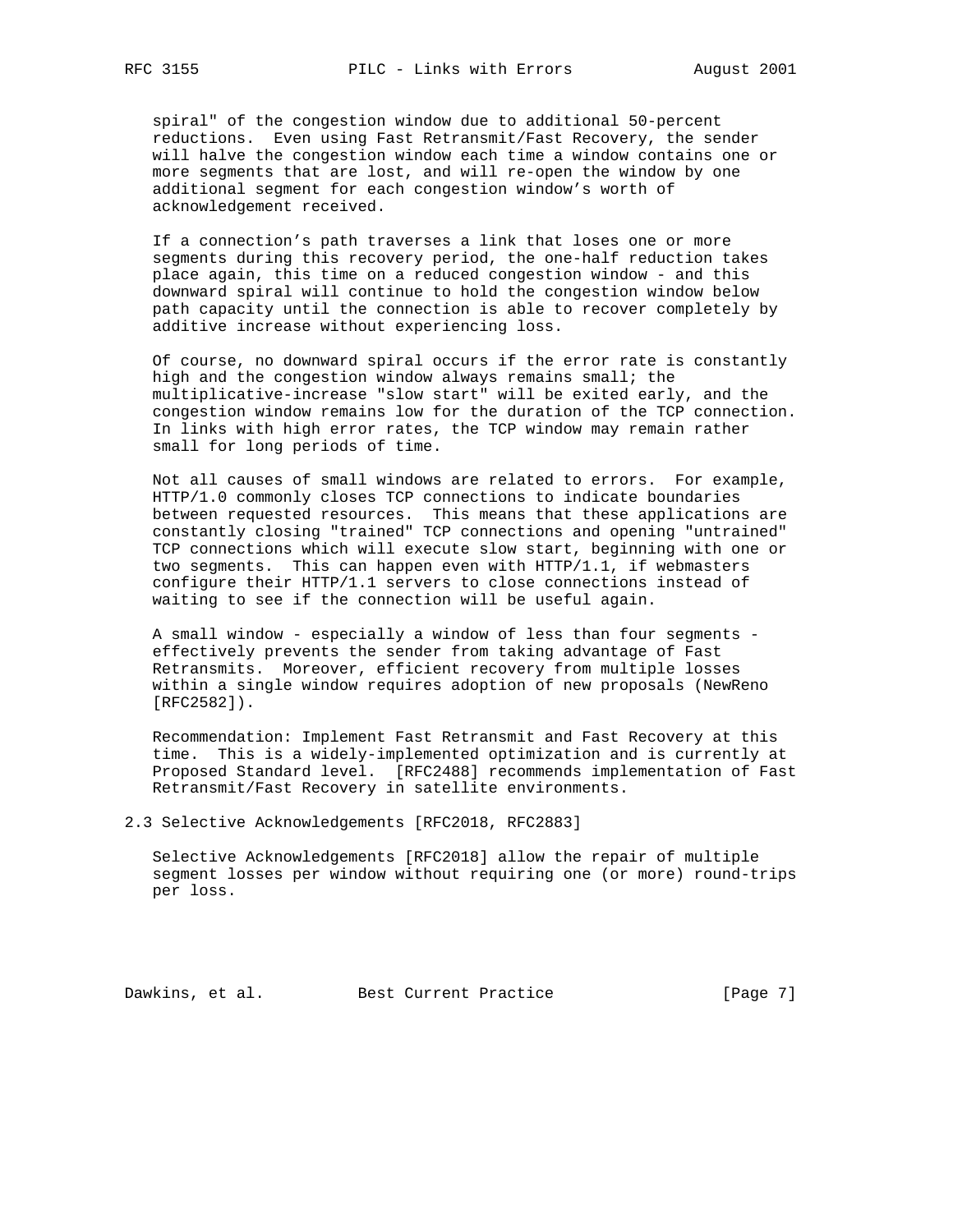[RFC2883] proposes a minor extension to SACK that allows receiving TCPs to provide more information about the order of delivery of segments, allowing "more robust operation in an environment of reordered packets, ACK loss, packet replication, and/or early retransmit timeouts". Unless explicitly stated otherwise, in this document, "Selective Acknowledgements" (or "SACK") refers to the combination of [RFC2018] and [RFC2883].

 Selective acknowledgments are most useful in LFNs ("Long Fat Networks") because of the long round trip times that may be encountered in these environments, according to Section 1.1 of [RFC1323], and are especially useful if large windows are required, because there is a higher probability of multiple segment losses per window.

 On the other hand, if error rates are generally low but occasionally higher due to channel conditions, TCP will have the opportunity to increase its window to larger values during periods of improved channel conditions between bursts of errors. When bursts of errors occur, multiple losses within a window are likely to occur. In this case, SACK would provide benefits in speeding the recovery and preventing unnecessary reduction of the window size.

 Recommendation: Implement SACK as specified in [RFC2018] and updated by [RFC2883], both Proposed Standards. In cases where SACK cannot be enabled for both sides of a connection, TCP senders may use NewReno [RFC2582] to better handle partial ACKs and multiple losses within a single window.

### 3.0 Summary of Recommendations

 The Internet does not provide a widely-available loss feedback mechanism that allows TCP to distinguish between congestion loss and transmission error. Because congestion affects all traffic on a path while transmission loss affects only the specific traffic encountering uncorrected errors, avoiding congestion has to take precedence over quickly repairing transmission errors. This means that the best that can be achieved without new feedback mechanisms is minimizing the amount of time that is spent unnecessarily in congestion avoidance.

 The Fast Retransmit/Fast Recovery mechanism allows quick repair of loss without giving up the safety of congestion avoidance. In order for Fast Retransmit/Fast Recovery to work, the window size must be large enough to force the receiver to send three duplicate acknowledgments before the retransmission timeout interval expires, forcing full TCP slow-start.

Dawkins, et al. Best Current Practice [Page 8]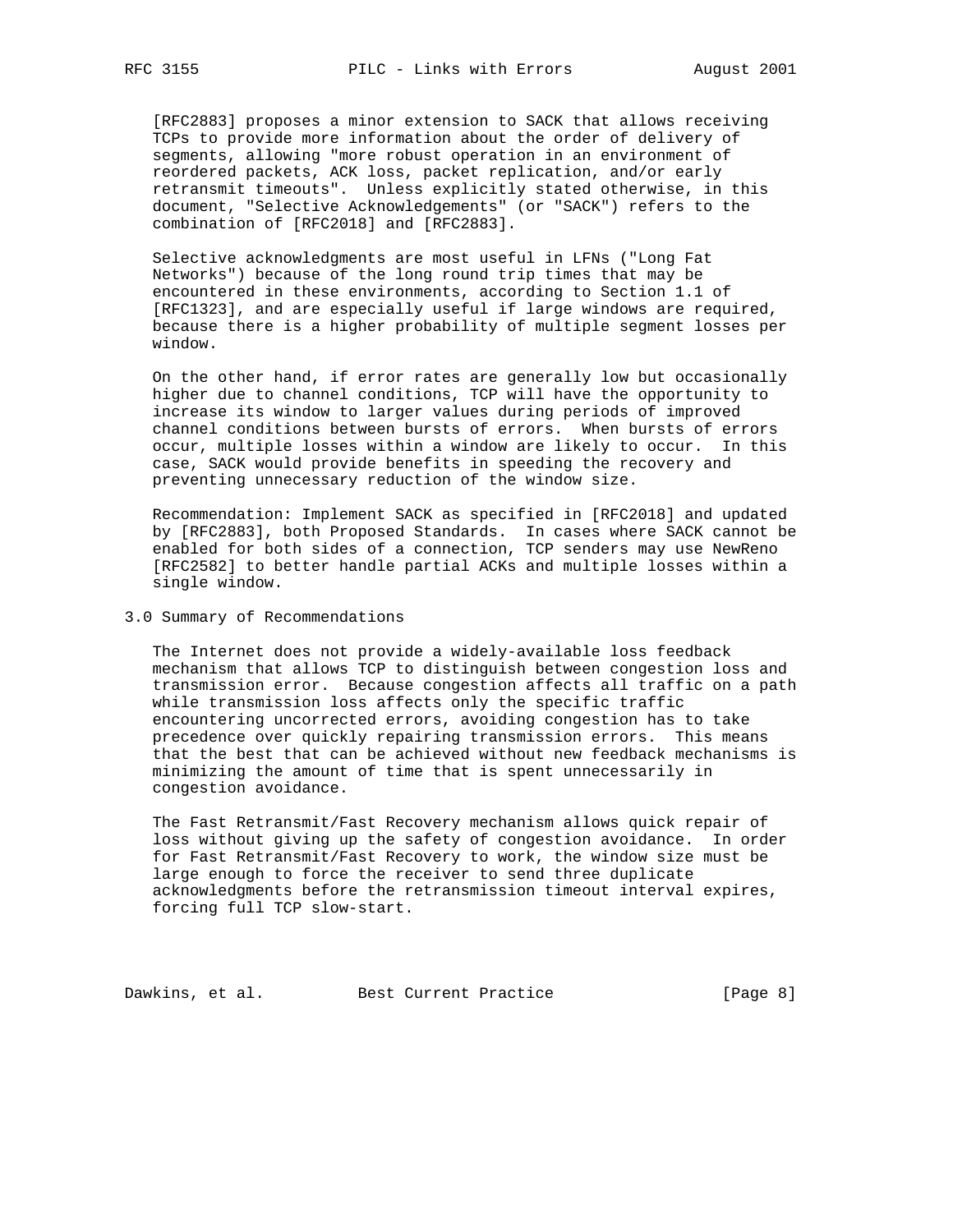Selective Acknowledgements (SACK) extend the benefit of Fast Retransmit/Fast Recovery to situations where multiple segment losses in the window need to be repaired more quickly than can be accomplished by executing Fast Retransmit for each segment loss, only to discover the next segment loss.

 These mechanisms are not limited to wireless environments. They are usable in all environments.

4.0 Topics For Further Work

 "Limited Transmit" [RFC3042] has been specified as an optimization extending Fast Retransmit/Fast Recovery for TCP connections with small congestion windows that will not trigger three duplicate acknowledgments. This specification is deemed safe, and it also provides benefits for TCP connections that experience a large amount of packet (data or ACK) loss. Implementors should evaluate this standards track specification for TCP in loss environments.

 Delayed Duplicate Acknowledgements [MV97, VMPM99] attempts to prevent TCP-level retransmission when link-level retransmission is still in progress, adding additional traffic to the network. This proposal is worthy of additional study, but is not recommended at this time, because we don't know how to calculate appropriate amounts of delay for an arbitrary network topology.

 It is not possible to use explicit congestion notification [RFC2481] as a surrogate for explicit transmission error notification (no matter how much we wish it was!). Some mechanism to provide explicit notification of transmission error would be very helpful. This might be more easily provided in a PEP environment, especially when the PEP is the "first hop" in a connection path, because current checksum mechanisms do not distinguish between transmission error to a payload and transmission error to the header. Furthermore, if the header is damaged, sending explicit transmission error notification to the right endpoint is problematic.

 Losses that take place on the ACK stream, especially while a TCP is learning network characteristics, can make the data stream quite bursty (resulting in losses on the data stream, as well). Several ways of limiting this burstiness have been proposed, including TCP transmit pacing at the sender and ACK rate control within the network.

 "Appropriate Byte Counting" (ABC) [ALL99], has been proposed as a way of opening the congestion window based on the number of bytes that have been successfully transfered to the receiver, giving more appropriate behavior for application protocols that initiate

Dawkins, et al. Best Current Practice [Page 9]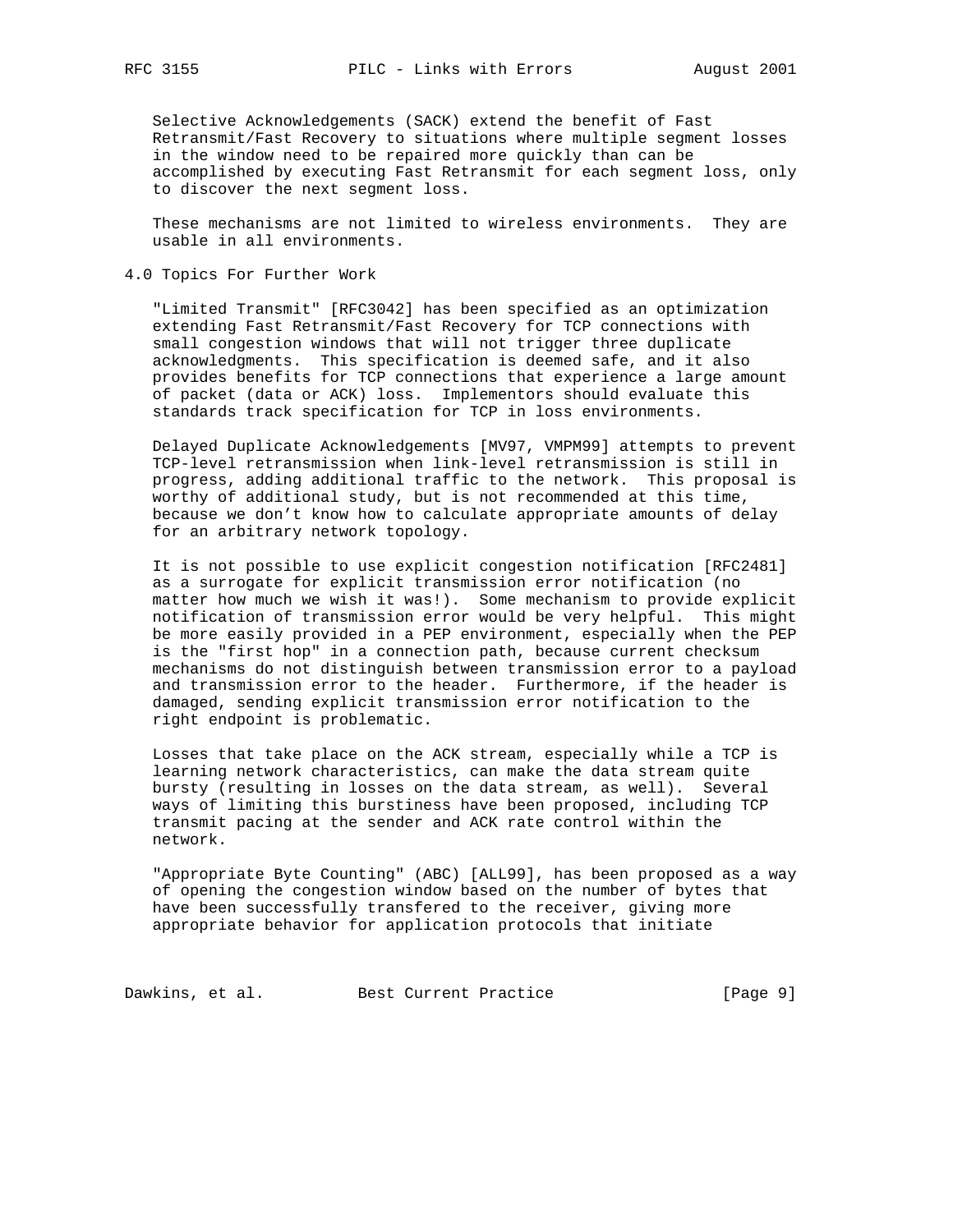connections with relatively short packets. For SMTP [RFC2821], for instance, the client might send a short HELO packet, a short MAIL packet, one or more short RCPT packets, and a short DATA packet followed by the entire mail body sent as maximum-length packets. An ABC TCP sender would not use ACKs for each of these short packets to increase the congestion window to allow additional full-length packets. ABC is worthy of additional study, but is not recommended at this time, because ABC can lead to increased burstiness when acknowledgments are lost.

4.1 Achieving, and maintaining, large windows

 The recommendations described in this document will aid TCPs in injecting packets into ERRORed connections as fast as possible without destabilizing the Internet, and so optimizing the use of available bandwidth.

 In addition to these TCP-level recommendations, there is still additional work to do at the application level, especially with the dominant application protocol on the World Wide Web, HTTP.

 HTTP/1.0 (and earlier versions) closes TCP connections to signal a receiver that all of a requested resource had been transmitted. Because WWW objects tend to be small in size [MOGUL], TCPs carrying HTTP/1.0 traffic experience difficulty in "training" on available path capacity (a substantial portion of the transfer has already happened by the time TCP exits slow start).

 Several HTTP modifications have been introduced to improve this interaction with TCP ("persistent connections" in HTTP/1.0, with improvements in HTTP/1.1 [RFC2616]). For a variety of reasons, many HTTP interactions are still HTTP/1.0-style - relatively short-lived.

 Proposals which reuse TCP congestion information across connections, like TCP Control Block Interdependence [RFC2140], or the more recent Congestion Manager [BS00] proposal, will have the effect of making multiple parallel connections impact the network as if they were a single connection, "trained" after a single startup transient. These proposals are critical to the long-term stability of the Internet, because today's users always have the choice of clicking on the "reload" button in their browsers and cutting off TCP's exponential backoff - replacing connections which are building knowledge of the available bandwidth with connections with no knowledge at all.

Dawkins, et al. Best Current Practice [Page 10]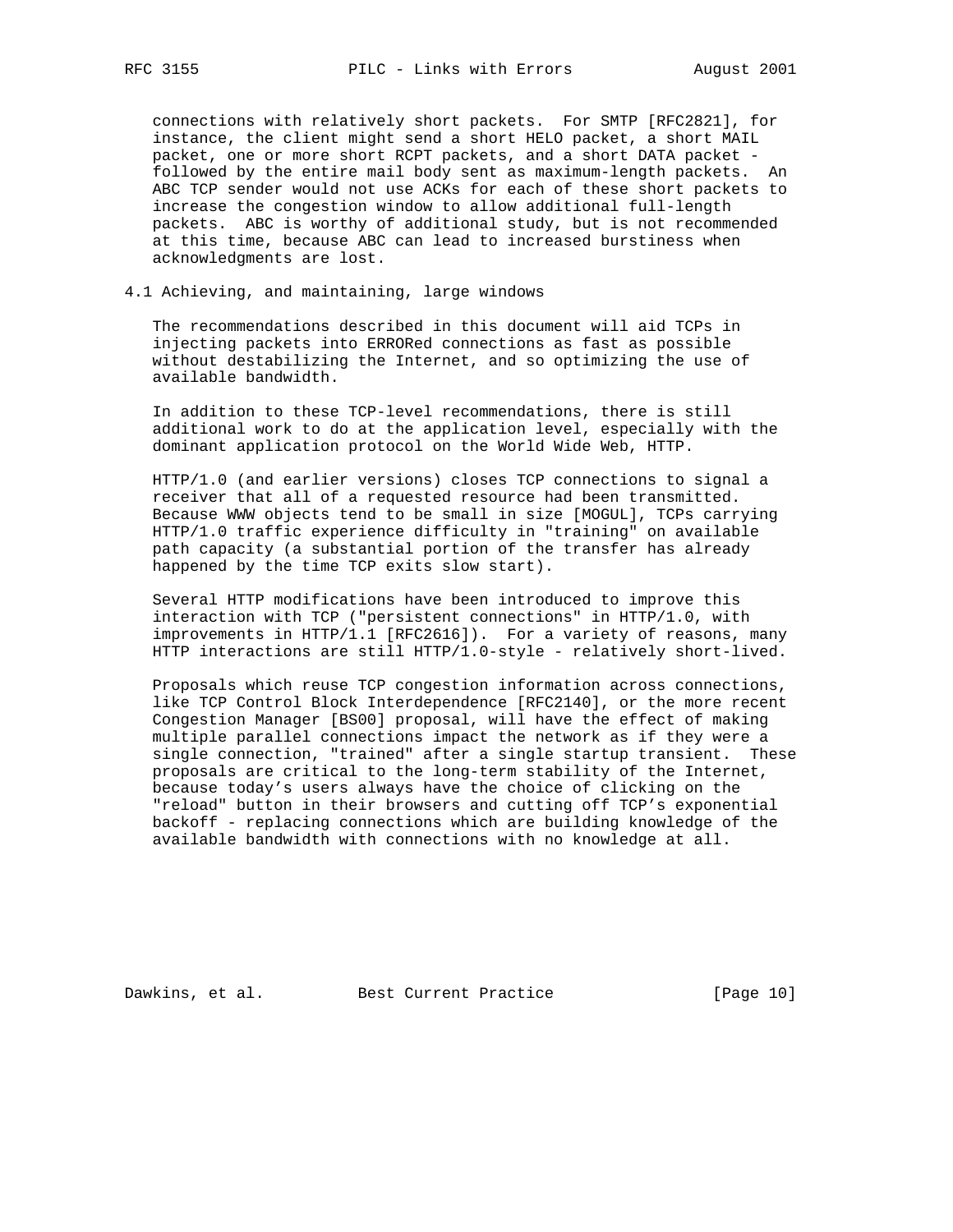# 5.0 Security Considerations

 A potential vulnerability introduced by Fast Retransmit/Fast Recovery is (as pointed out in [RFC2581]) that an attacker may force TCP connections to grind to a halt, or, more dangerously, behave more aggressively. The latter possibility may lead to congestion collapse, at least in some regions of the network.

 Selective acknowledgments is believed to neither strengthen nor weaken TCP's current security properties [RFC2018].

 Given that the recommendations in this document are performed on an end-to-end basis, they continue working even in the presence of end to-end IPsec. This is in direct contrast with mechanisms such as PEP's which are implemented in intermediate nodes (section 1.2).

6.0 IANA Considerations

 This document is a pointer to other, existing IETF standards. There are no new IANA considerations.

7.0 Acknowledgements

 This recommendation has grown out of RFC 2757, "Long Thin Networks", which was in turn based on work done in the IETF TCPSAT working group. The authors are indebted to the active members of the PILC working group. In particular, Mark Allman and Lloyd Wood gave us copious and insightful feedback, and Dan Grossman and Jamshid Mahdavi provided text replacements.

References

- [ALL99] M. Allman, "TCP Byte Counting Refinements," ACM Computer Communication Review, Volume 29, Number 3, July 1999. http://www.acm.org/sigcomm/ccr/archive/ccr-toc/ccr-toc- 99.html
- [BS00] Balakrishnan, H. and S. Seshan, "The Congestion Manager", RFC 3124, June 2001.
- [BV97] S. Biaz and N. Vaidya, "Using End-to-end Statistics to Distinguish Congestion and Corruption Losses: A Negative Result," Texas A&M University, Technical Report 97-009, August 18, 1997.

Dawkins, et al. Best Current Practice [Page 11]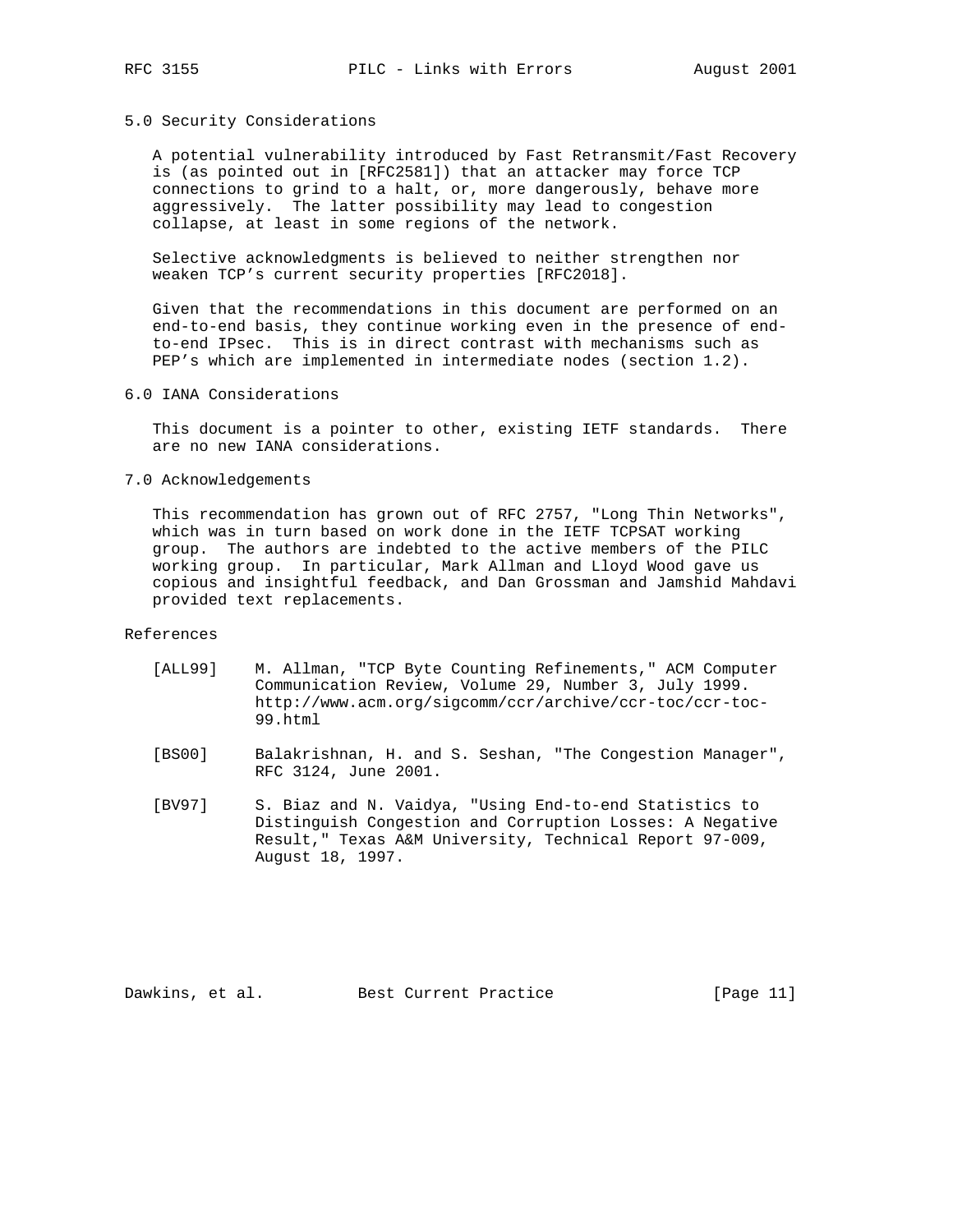- [BV98] S. Biaz and N. Vaidya, "Sender-Based heuristics for Distinguishing Congestion Losses from Wireless Transmission Losses," Texas A&M University, Technical Report 98-013, June 1998.
- [BV98a] S. Biaz and N. Vaidya, "Discriminating Congestion Losses from Wireless Losses using Inter-Arrival Times at the Receiver," Texas A&M University, Technical Report 98-014, June 1998.
- [MOGUL] "The Case for Persistent-Connection HTTP", J. C. Mogul, Research Report 95/4, May 1995. Available as http://www.research.digital.com/wrl/techreports/abstracts/ 95.4.html
- [MV97] M. Mehta and N. Vaidya, "Delayed Duplicate- Acknowledgements: A Proposal to Improve Performance of TCP on Wireless Links," Texas A&M University, December 24, 1997. Available at http://www.cs.tamu.edu/faculty/vaidya/mobile.html
- [PILC-WEB] http://pilc.grc.nasa.gov/
- [PFTK98] Padhye, J., Firoiu, V., Towsley, D. and J.Kurose, "TCP Throughput: A simple model and its empirical validation", SIGCOMM Symposium on Communications Architectures and Protocols, August 1998.
- [RFC793] Postel, J., "Transmission Control Protocol", STD 7, RFC 793, September 1981.
- [RFC2821] Klensin, J., Editor, "Simple Mail Transfer Protocol", RFC 2821, April 2001.
- [RFC1122] Braden, R., "Requirements for Internet Hosts -- Communication Layers", STD 3, RFC 1122, October 1989.
- [RFC1191] Mogul J., and S. Deering, "Path MTU Discovery", RFC 1191, November 1990.
- [RFC1323] Jacobson, V., Braden, R. and D. Borman. "TCP Extensions for High Performance", RFC 1323, May 1992.
- [RFC2018] Mathis, M., Mahdavi, J., Floyd, S. and A. Romanow "TCP Selective Acknowledgment Options", RFC 2018, October 1996.
- [RFC2140] Touch, J., "TCP Control Block Interdependence", RFC 2140, April 1997.

Dawkins, et al. Best Current Practice [Page 12]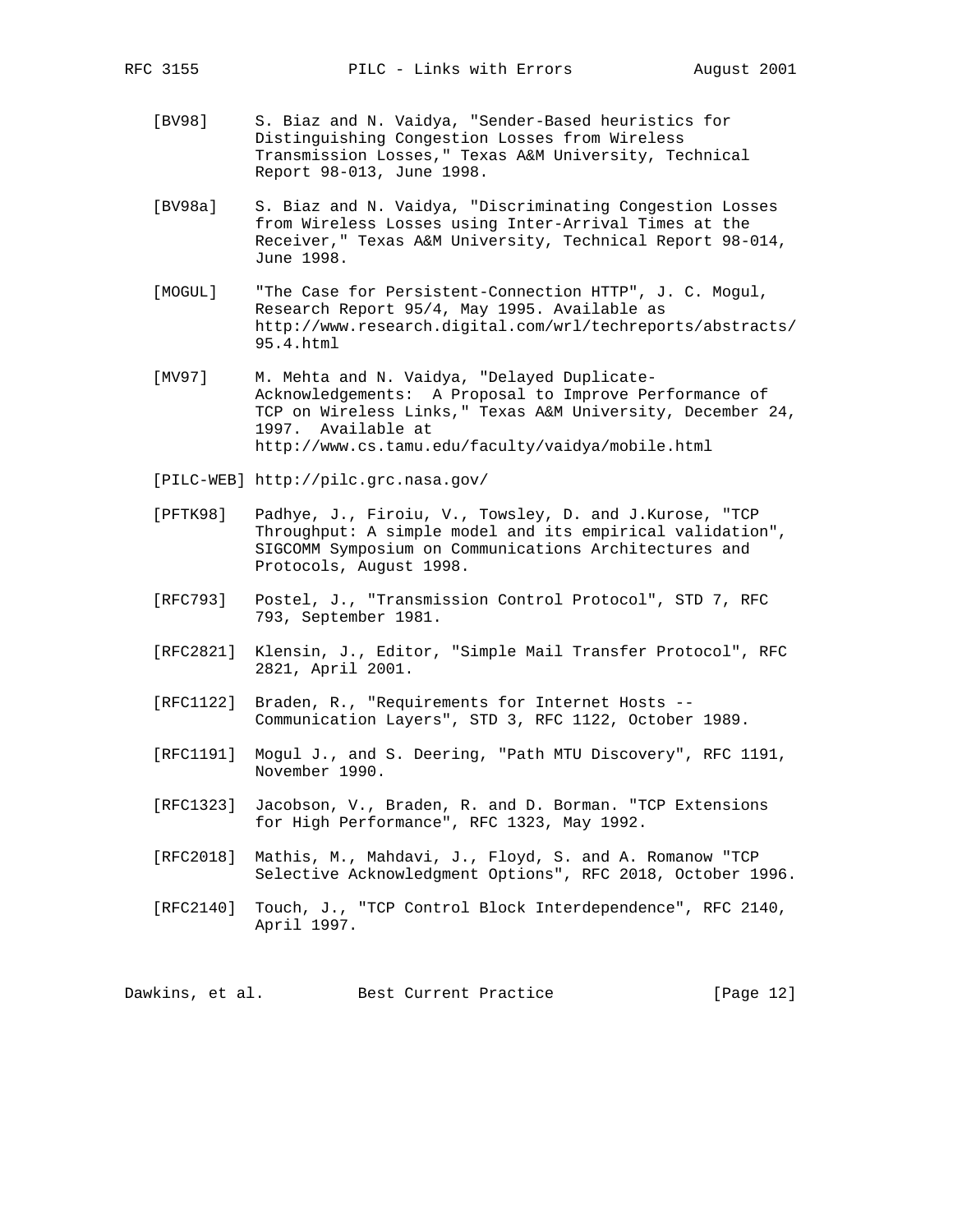- [RFC2309] Braden, B., Clark, D., Crowcrfot, J., Davie, B., Deering,
	- S., Estrin, D., Floyd, S., Jacobson, V., Minshall, G., Partridge, C., Peterson, L., Ramakrishnan, K., Shecker, S., Wroclawski, J. and L, Zhang, "Recommendations on Queue Management and Congestion Avoidance in the Internet", RFC 2309, April 1998.
- [RFC2481] Ramakrishnan K. and S. Floyd, "A Proposal to add Explicit Congestion Notification (ECN) to IP", RFC 2481, January 1999.
- [RFC2488] Allman, M., Glover, D. and L. Sanchez. "Enhancing TCP Over Satellite Channels using Standard Mechanisms", BCP 28, RFC 2488, January 1999.
- [RFC2581] Allman, M., Paxson, V. and W. Stevens, "TCP Congestion Control", RFC 2581, April 1999.
- [RFC2582] Floyd, S. and T. Henderson, "The NewReno Modification to TCP's Fast Recovery Algorithm", RFC 2582, April 1999.
- [RFC2616] Fielding, R., Gettys, J., Mogul, J., Frystyk, H., Masinter, L., Leach P. and T. Berners-Lee, "Hypertext Transfer Protocol -- HTTP/1.1", RFC 2616, June 1999.
- [RFC2861] Handley, H., Padhye, J. and S., Floyd, "TCP Congestion Window Validation", RFC 2861, June 2000.
- [RFC2883] Floyd, S., Mahdavi, M., Mathis, M. and M. Podlosky, "An Extension to the Selective Acknowledgement (SACK) Option for TCP", RFC 2883, August 1999.
- [RFC2923] Lahey, K., "TCP Problems with Path MTU Discovery", RFC 2923, September 2000.
- [RFC3042] Allman, M., Balakrishnan, H. and S. Floyd, "Enhancing TCP's Loss Recovery Using Limited Transmit", RFC 3042, January, 2001.
- [RFC3135] Border, J., Kojo, M., Griner, J., Montenegro, G. and Z. Shelby, "Performance Enhancing Proxies Intended to Mitigate Link-Related Degradations", RFC 3135, June 2001.
- [VJ-DCAC] Jacobson, V., "Dynamic Congestion Avoidance / Control" e mail dated February 11, 1988, available from http://www.kohala.com/˜rstevens/vanj.88feb11.txt

Dawkins, et al. Best Current Practice [Page 13]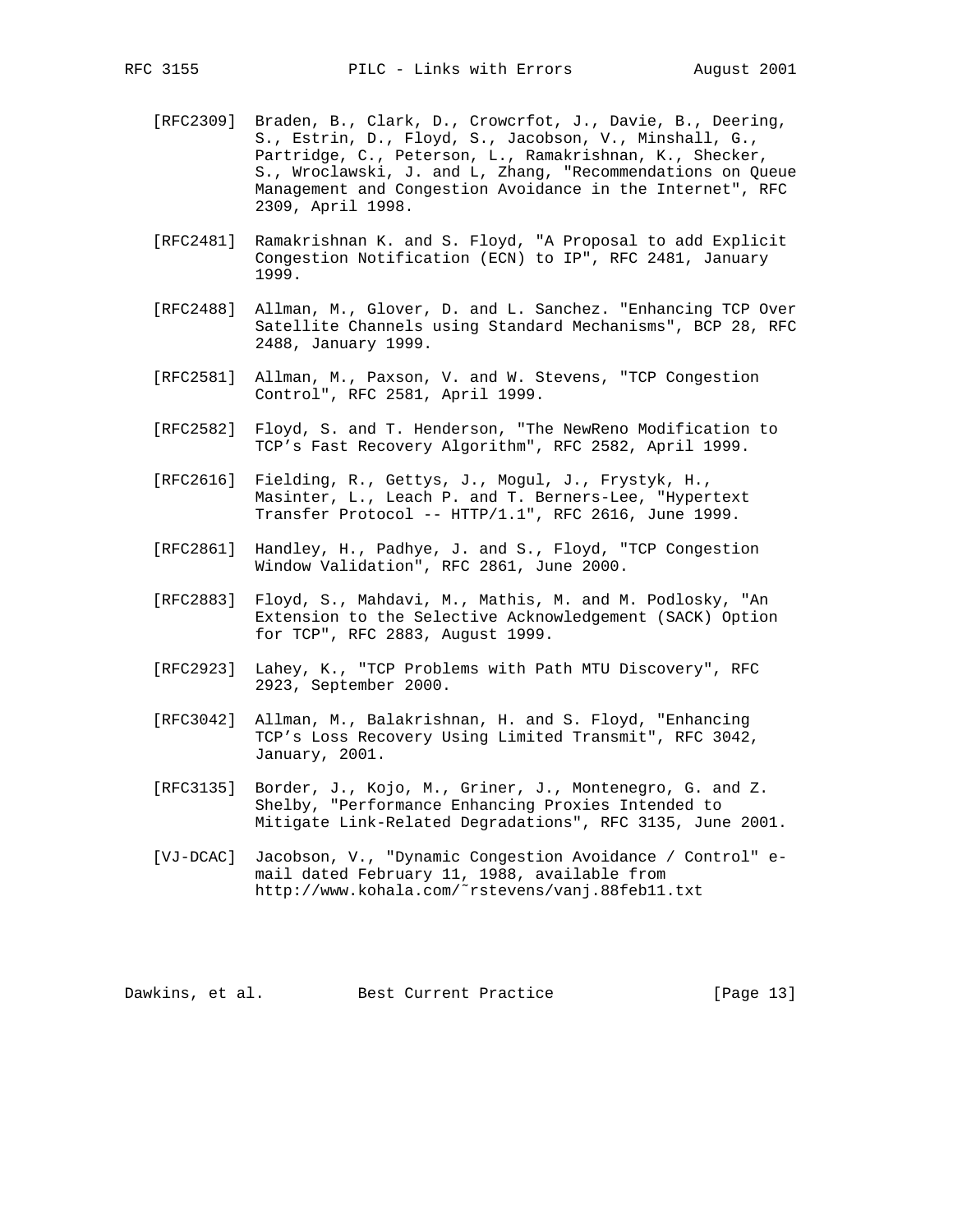[VMPM99] N. Vaidya, M. Mehta, C. Perkins, and G. Montenegro, "Delayed Duplicate Acknowledgements: A TCP-Unaware Approach to Improve Performance of TCP over Wireless," Technical Report 99-003, Computer Science Dept., Texas A&M University, February 1999. Also, to appear in Journal of Wireless Communications and Wireless Computing (Special Issue on Reliable Transport Protocols for Mobile Computing).

Authors' Addresses

Questions about this document may be directed to:

 Spencer Dawkins Fujitsu Network Communications 2801 Telecom Parkway Richardson, Texas 75082

 Phone: +1-972-479-3782 EMail: spencer.dawkins@fnc.fujitsu.com

 Gabriel E. Montenegro Sun Microsystems Laboratories, Europe 29, chemin du Vieux Chene 38240 Meylan FRANCE

 Phone: +33 476 18 80 45 EMail: gab@sun.com

 Markku Kojo Department of Computer Science University of Helsinki P.O. Box 26 (Teollisuuskatu 23) FIN-00014 HELSINKI Finland

 Phone: +358-9-1914-4179 EMail: kojo@cs.helsinki.fi

Dawkins, et al. Best Current Practice [Page 14]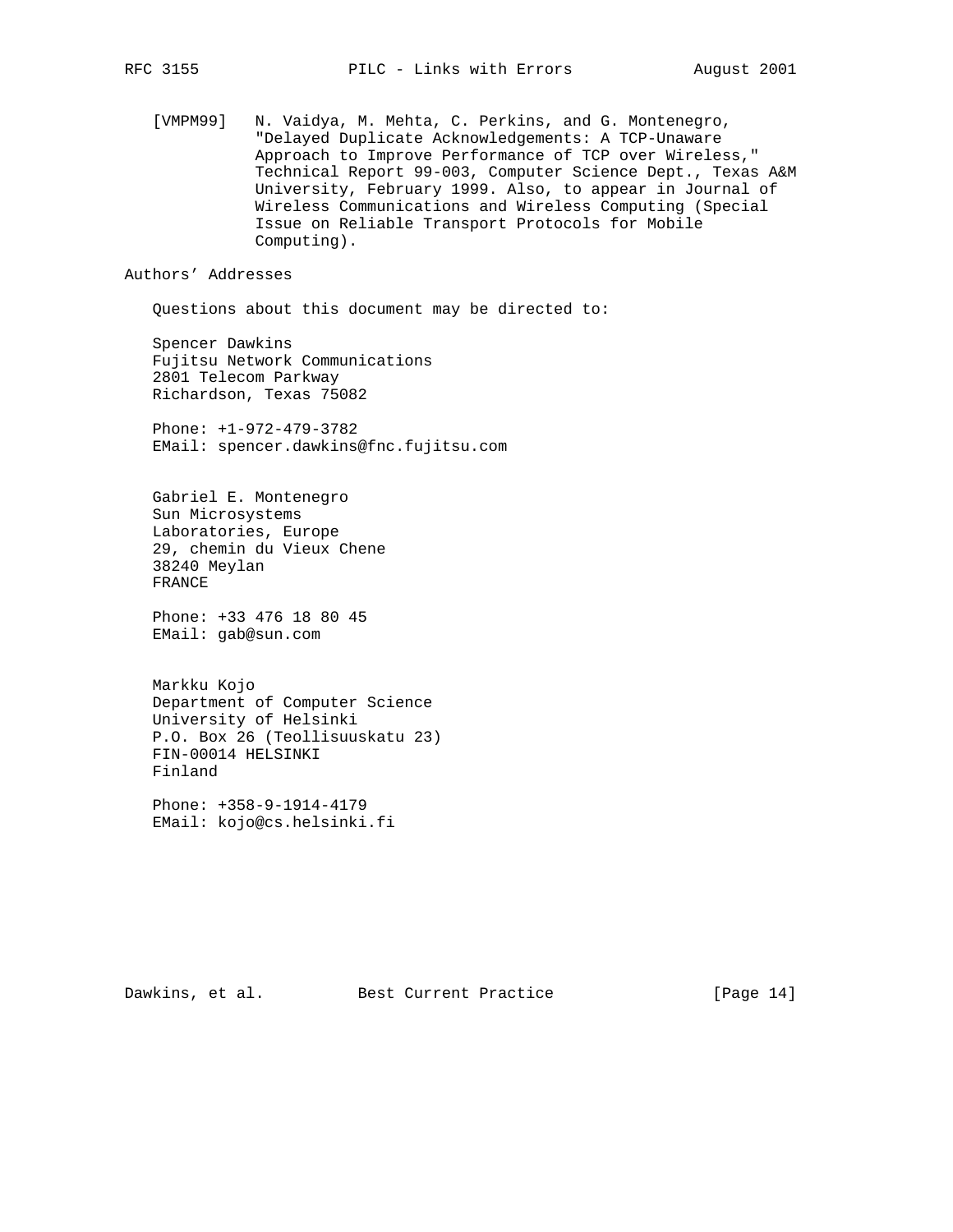Vincent Magret Alcatel Internetworking, Inc. 26801 W. Agoura road Calabasas, CA, 91301

 Phone: +1 818 878 4485 EMail: vincent.magret@alcatel.com

 Nitin H. Vaidya 458 Coodinated Science Laboratory, MC-228 1308 West Main Street Urbana, IL 61801

 Phone: 217-265-5414 E-mail: nhv@crhc.uiuc.edu

Dawkins, et al. Best Current Practice [Page 15]